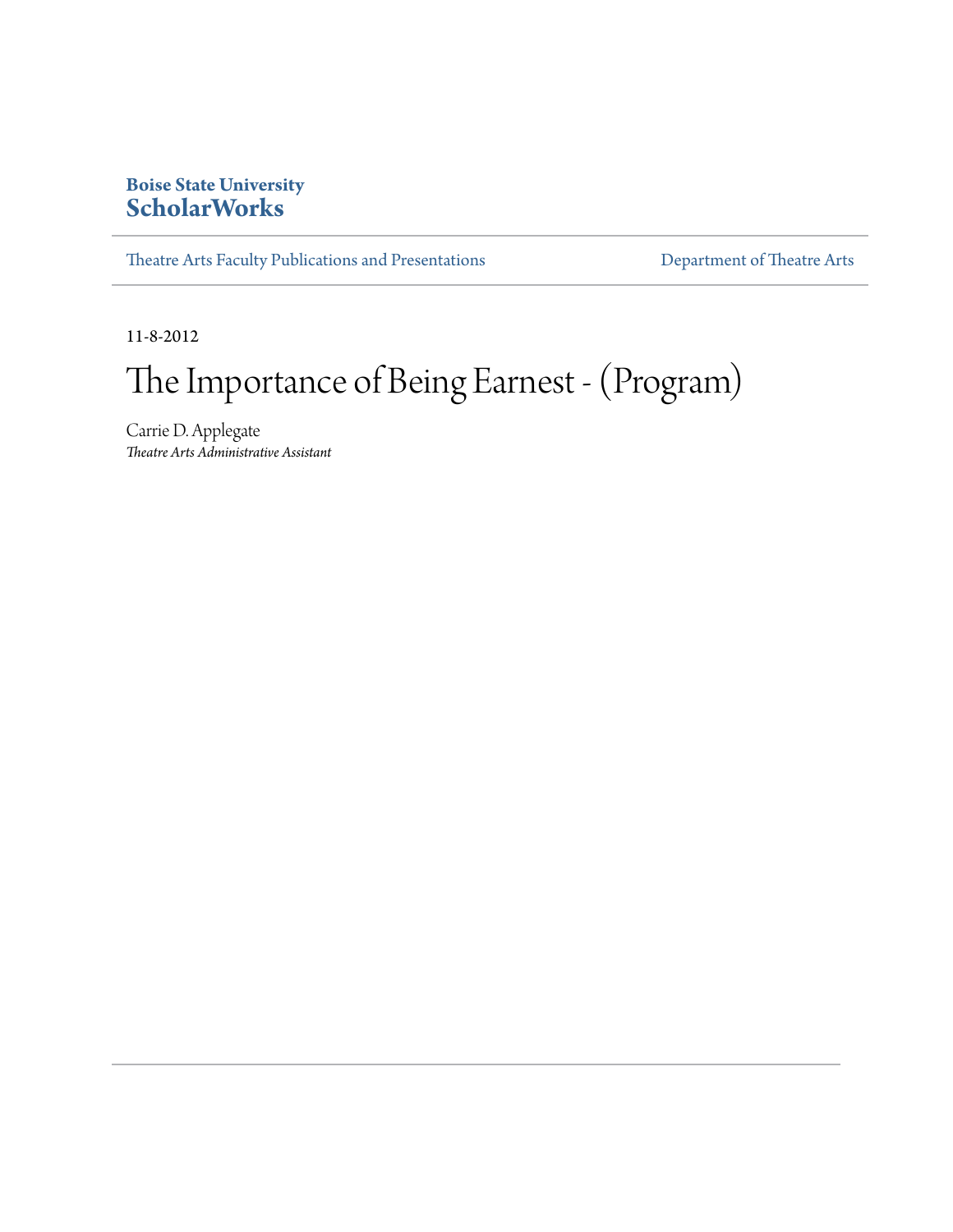## **2012-13 PRODUCTION SEASON**

**THEATRE MAJORS ASSOCIATION SHOWCASE** 

DECEMBER 6-8, 2012 DANNY PETERSON THEATRE

### **STUDENT DANCE CONCERT**

DECEMBER 14-15, 2012 DANNY PETERSON THEATRE

### **THOROUGHLY MODERN MILLIE**

BOOK BY RICHARD MORRIS & DICK SCANLAN, NEW MUSIC BY JEANINE TESORI, NEW LYRICS BY DICK SCANLAN MARCH 14-17, 2013 MORRISON CENTER FOR THE PERFORMING ARTS PRODUCED WITH THE MUSIC DEPARTMENT

### **THE MISUNDERSTANDING**

BY ALBERT CAMUS APRIL 18-21, 24-28, 2013 DANNY PETERSON THEATRE

**THEATRE MAJORS ASSOCIATION SHOWCASE** MAY 2-4, 2013 DANNY PETERSON THEATRE

**STUDENT DANCE CONCERT** MAY 10 & 11, 2013 DANNY PETERSON THEATRE

### **THEATRE ARTS DEPARTMENT** TheatreArts.Boisestate.edu I T Y 208.426.3957 Accredited Institutional Member of the National Association of Schools of Theatre

# **2012-13 PRODUCTION SEASON**

# THE **IMPORTANCE OF BEING EARNEST**

A TRIVIAL COMEDY FOR **SERIOUS PEOPLE BY OSCAR WILDE** 

NOVEMBER 8-10, 7:30PM NOVEMBER 14-17, 7:30PM NOVEMBER 11&18, 2:00PM **DANNY PETERSON THEATRE** 

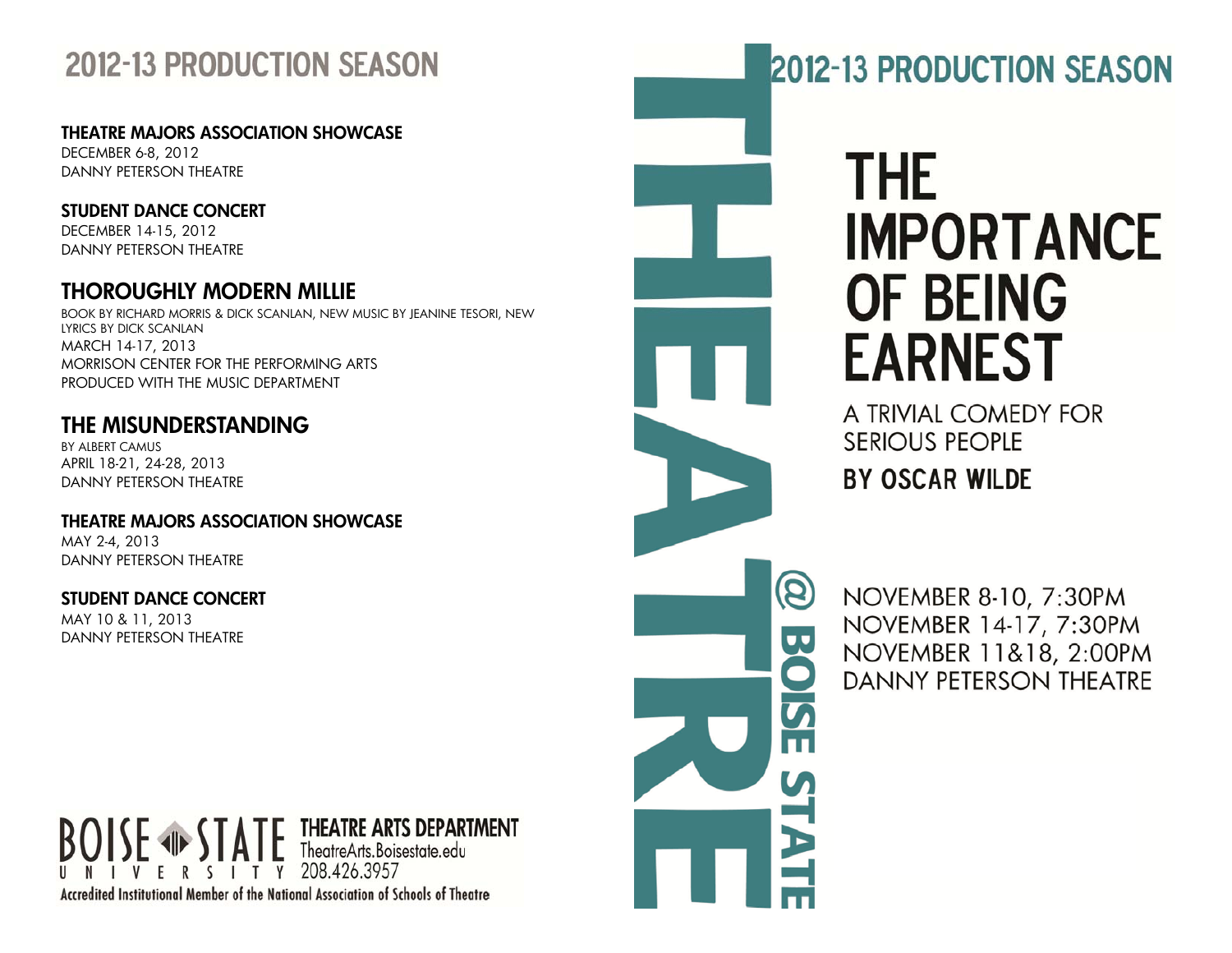### **THE SCENES OF THE PLAY**

**Act I:** Algernon Moncreiff's Flat in Half-Moon Street, W.

#### **15 minute intermission**

**Act II:** The Garden at the Manor House, Woolton

Act III: Drawing Room at the Manor House, Woolton

**Time:** 1895

**Place:** London and the Country

### **HOUSE ANNOUNCEMENT**

Out of courtesy to your follow audience members and the actors, please turn OFF your electronic devices. Even silenced calls and text messages interfere with the sound system backstage, on-stage and throughout the theatre. Unauthorized photography, video recording or audio recording of any portion of any performance is strictly prohibited.

If you must leave the theatre during the performance, you may not be allowed to re-enter until an appropriate break or intermission.

## **HIIII IIIIIII IIIIII** The Kennedy Center

THE JOHN F. KENNEDY CENTER FOR THE PERFORMING ARTS

The Kennedy Center American College Theater Festival-45, part of the Rubenstein Arts Access Program, is generously funded by David and Alice Rubenstein.

Additional support is provided by the Dr. Gerald and Paula McNichols Foundation. The Honorable Stuart Bernstein and Wilma E. Bernstein, and the National Committee for the Performing Arts.

This production is entered in the Kennedy Center American College Theater Festival (KCACTF). The aims of this national theater education program are to identify and promote quality in college-level theater production. To this end, each production entered is eligible for a response by a regional KCACTF representative, and selected students and faculty are invited to participate in KCACTF programs involving scholarships, internships, grants and awards for actors, directors, dramaturgs, playwrights, designers, stage managers and critics at both the regional and national levels.

Productions entered on the Participating level are eligible for invitation to the KCACTF regional festival and may also be considered for national awards recognizing outstanding achievement in production, design, direction and performance.

Last year more than 1,300 productions were entered in the KCACTF involving more than 200,000 students nationwide. By entering this production, our theater department is sharing in the KCACTF goals to recognize, reward, and celebrate the exemplary work produced in college and university theaters across the nation.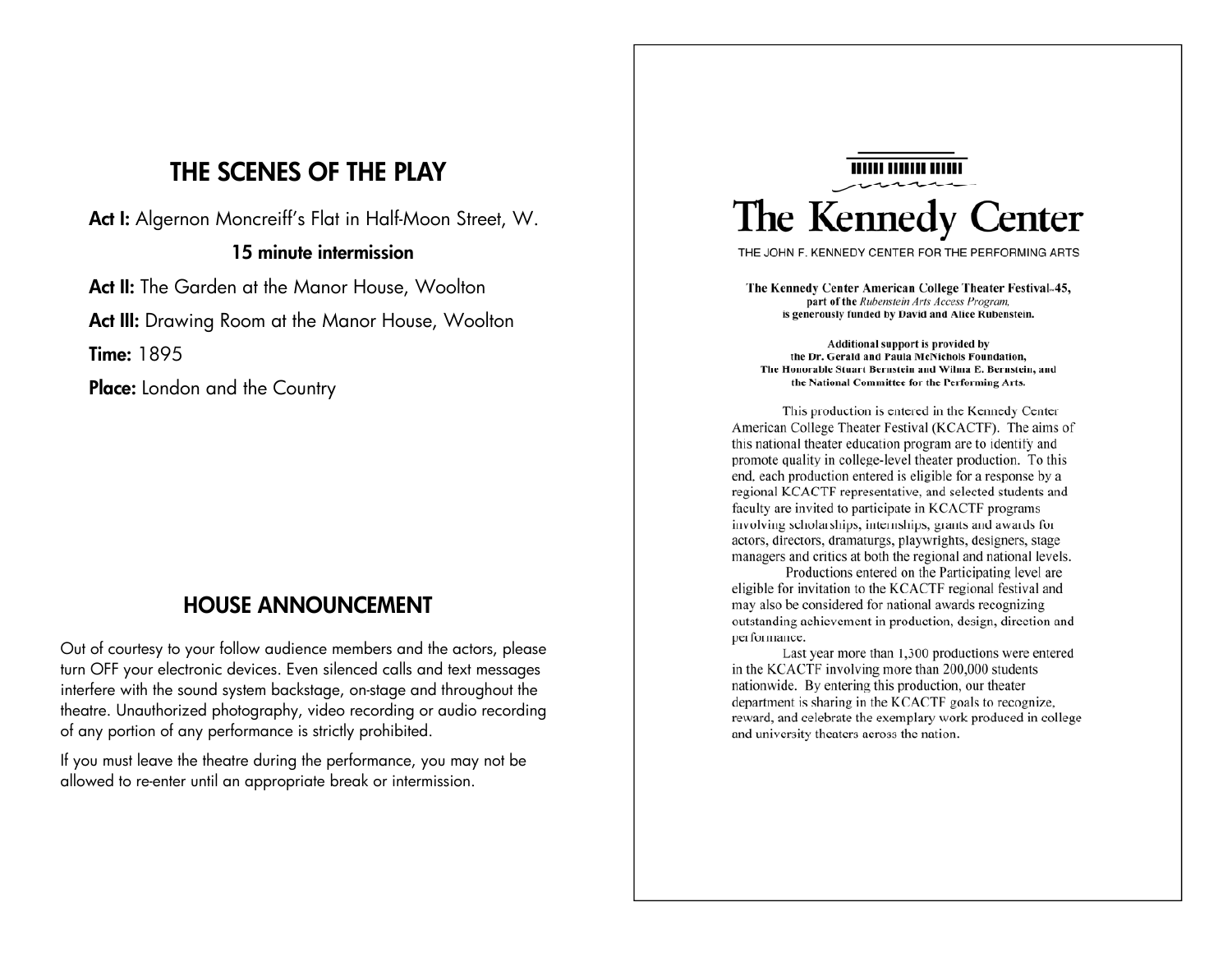#### **Lane:**

*I have only been married once. That was in consequence of a misunderstanding between myself and a young person.* 

#### **Algernon:**

*The very essence of romance is uncertainty. If ever I get married, I'll certainly try to forget the fact.* 

#### **Gwendolen:**

*Ernest, we may never be married. From the expression on mamma's face I fear we never shall. Few parents now-a-days pay any regard to what their children say to them. The old-fashioned respect for the young is fast dying out.* 

#### **Lady Bracknell:**

*To speak frankly, I am not in favour of long engagements. They give people the opportunity of finding out each other's character before marriage which I think is never advisable.*

#### **Jack:**

*… I've now realized for the first time in my life the vital Importance of Being Earnest.*

### **SPECIAL THANKS**

**Reed College Department of Theatre Caledonia Fine Fabrics Idaho Shakespeare Festival** 

**Boise Contemporary Theater Ian Falconer USITT of Boise State** 



http://www.warehousetux.com

# **THE IMPORTANCE** OF BEING EARNEST A TRIVIAL COMEDY FOR SERIOUS PEOPLE **BY OSCAR WILDE**

### **THE PERSONS OF THE PLAY**

- John Worthing, J.P. **Mr. Spencer Beal**
- Algernon Moncrieff **Mr. Chris Canfield**
- Rev. Canon Chasuble, D.D. **Mr. Jonathan Waters** 
	- Merriman, Butler **Miss Jaclyn Wernofsky**
	- Lane, Manservant **Miss Jaclyn Wernofsky** 
		- Lady Bracknell **Mr. Loren Jones**
	- Hon. Gwendolen Fairfax **Miss Tiara Thompson** 
		- Cecily Cardew **Miss Emily Broglia**

Miss Prism, Governess **Miss Sasha Allen-Grieve**  Footmen **Richard Thompson David Cowan Mitch Shohet**